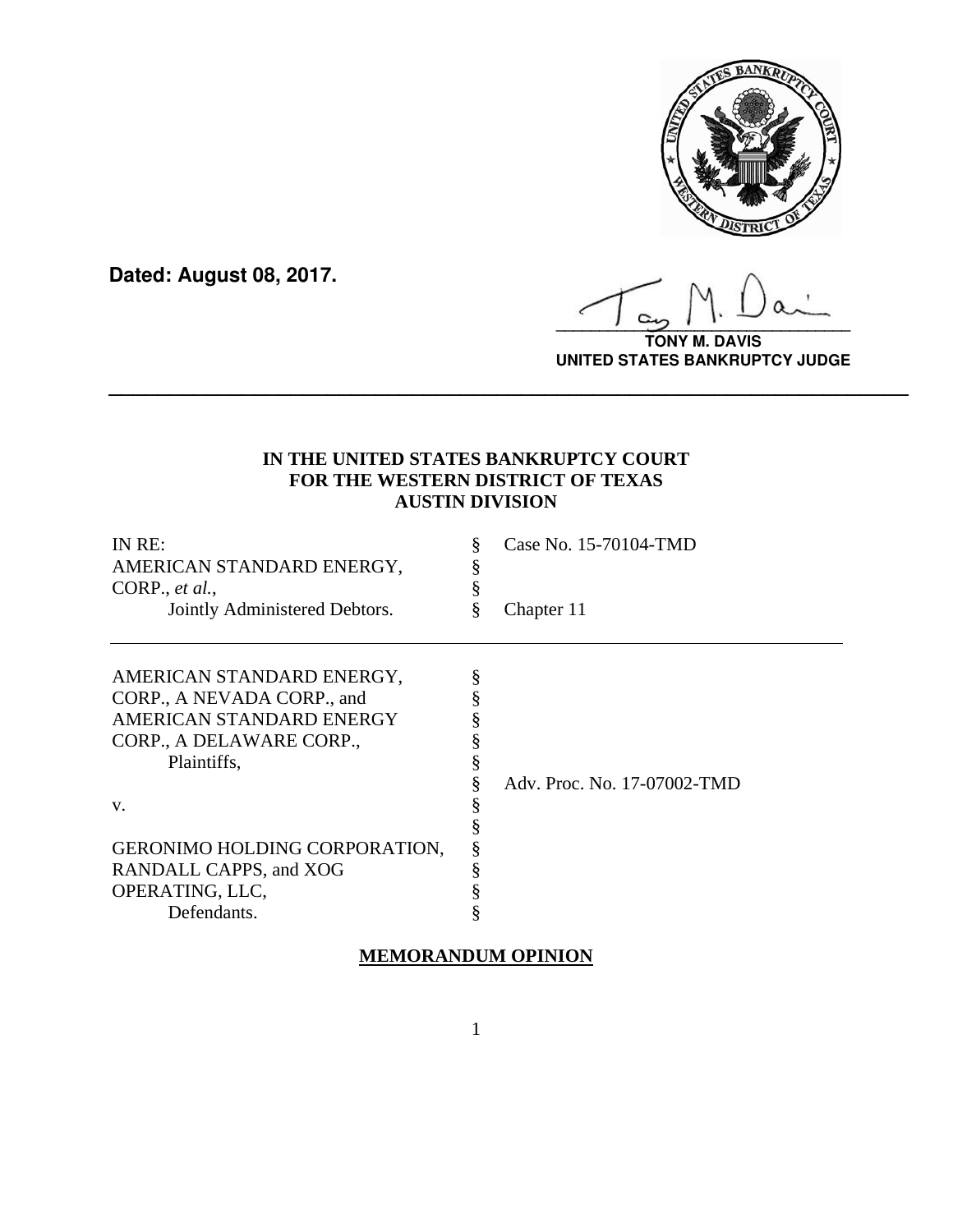The plaintiffs<sup>1</sup> here seek, in part, a judgment declaring that their bankruptcy discharge injunction has been violated; in response, the defendants<sup>2</sup> filed a motion to dismiss on the theory that state court litigation to establish that term assignments of oil and gas leases have terminated does not involve the assertion of a "claim," and therefore does not violate the discharge injunction.<sup>3</sup>

## **I. BACKGROUND<sup>4</sup>**

## **A. The initial term assignments.**

In February of 2012, Geronimo, which is owned by Randall Capps and XOG Operating,

LLC, agreed to convey certain leasehold interests to ASEN in several states, including five leases referred to as the Crockett County leases.<sup>5</sup> Geronimo conveyed the five leases through five term lease assignments, which were recorded in March of 2012, but made effective as of December 1,

2011.<sup>6</sup> The original primary term of each of the term lease assignments stated:

 $\frac{1}{1}$ <sup>1</sup> The plaintiffs, American Standard Energy Corp., a Nevada Corp. and American Standard Energy Corp., a Delaware Corp., will collectively be referred to as "ASEN."

<sup>&</sup>lt;sup>2</sup> The defendants, Geronimo Holding Corporation, Randall Capps, and XOG Operating, LLC, will collectively be referred to as "Geronimo."

 $3\overline{G}$  Geronimo raised this argument in the Motion to Dismiss [ECF No. 17] filed in response to the original complaint. ASEN then filed its First Amended Complaint [ECF No. 45], keeping their claim of violation of the discharge injunction as cause of action number three. Although Geronimo filed a subsequent Motion to Dismiss that only sought dismissal of causes of action four and five of the First Amended Complaint [ECF No. 47] and did not discuss the discharge injunction issue, the Court will treat that motion as supplemental and rule on the request to dismiss the discharge injunction violation contained in the original motion to dismiss. 4

<sup>&</sup>lt;sup>4</sup> These facts are as stated in the First Amended Complaint, and for purposes of this motion, are accepted as true. *In re UPH Holdings, Inc.,* 516 B.R. 873, 887 (Bankr. W.D. Tex. 2014).

 $<sup>5</sup>$  First Am. Compl. at 5-6, ECF No. 45.</sup>

<sup>6</sup> First Am. Compl. at 6, ECF No. 45.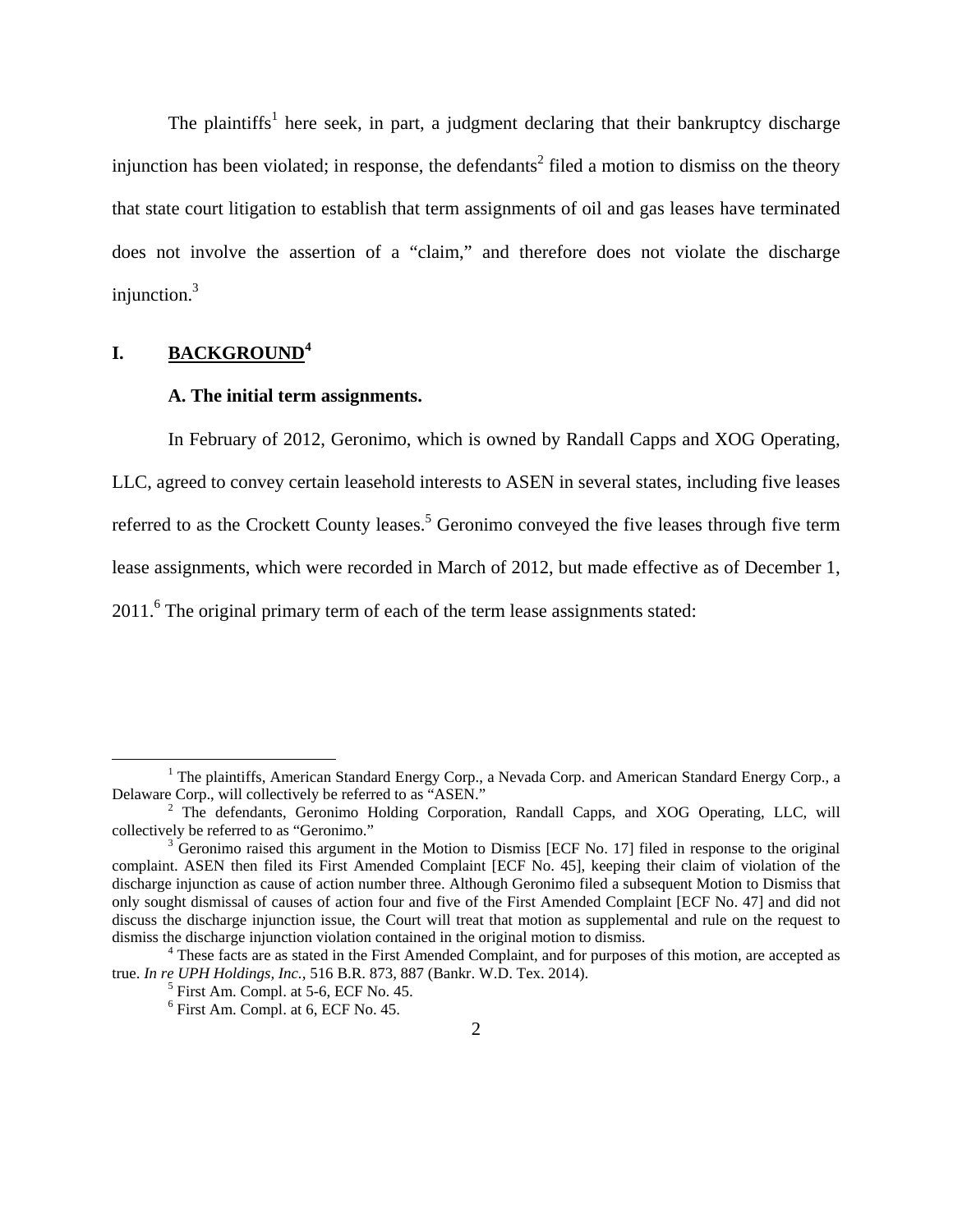(5) PRIMARY TERM: Subject to the terms and provisions below, this Assignment shall be for a term of three years from December 1, 2011 (hereinafter called "primary term") and as long thereafter as oil and/or gas, is produced from the Assigned Premises. Actual drilling operations on the Initial Well to be drilled or recompleted hereunder will begin by November 30, 2014.<sup>7</sup>

Another provision in the term lease assignments provided:

 Upon termination of all or part of this Assignment under Sections 5 and 6 above Assignee shall reconvey to Assignor by recordable written instrument the identical interest Assignee acquired from Assignor . . . Any time after Assignee has become obligated to reconvey such an interest in the assigned lease to Assignor, Assignor shall have the right to enter upon the Assigned Premises and conduct such operations as it deems necessary and said Assigned Premises shall no longer be subject to this Assignment, provided that Assignee shall not be relieved of any obligation or liability theretofore incurred as to the Assigned Premises and Assignee agrees to indemnify and hold Assignor harmless from any such obligation or liability. $8$ 

#### **B. The term extensions**

One year later, Geronimo extended the primary term of the Crockett County lease assignments from three years from the effective date, December 1, 2011, to five years from the effective date.<sup>9</sup>

After the first extension, ASEN defaulted on a credit agreement, but was then able to negotiate new financing and avoided foreclosure. To satisfy one requirement of the new financing, on January 10, 2014 Geronimo again extended the leases owned by  $ASEN<sup>10</sup>$ . In the documents accomplishing the second extension, the language defining the primary term, section 5, was altered:

 $\begin{array}{c|c}\n\hline\n\end{array}$  $^7$  Decl. Supp. Pls.' Compl. Exs. A-E at 2, §5, ECF No. 3.

<sup>8</sup> Decl. Supp. Pls.' Compl. Exs. A-E at 3, §10, ECF No. 3.

<sup>9</sup> Decl. Supp. Pls.' Compl. Ex. F at 1, ECF No. 3.

 $10$  Decl. Supp. Pls.' Compl. Exs. G-K, ECF No. 3.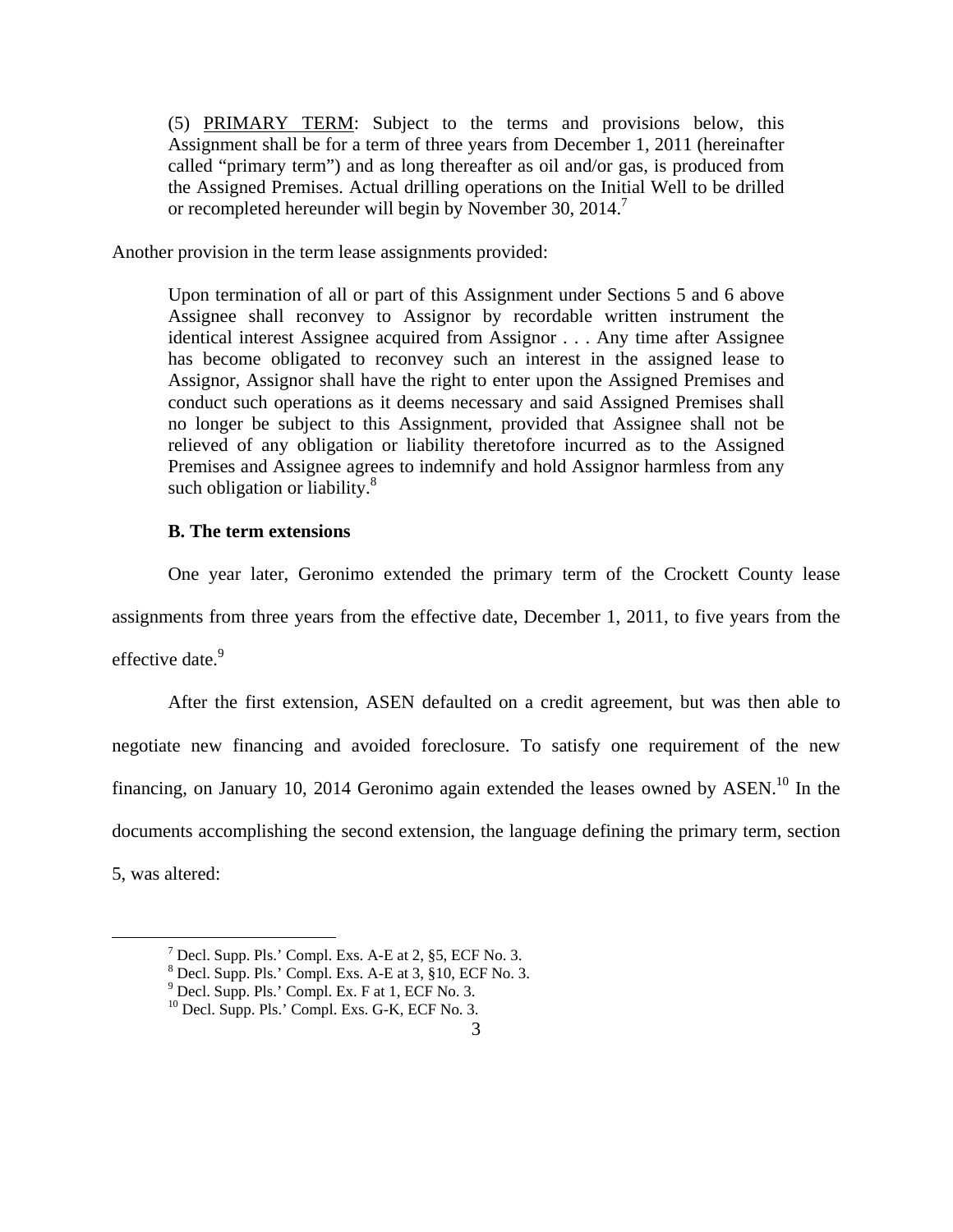(5) PRIMARY TERM: Subject to the terms and provisions below, this Assignment shall be for a term until December 31, 2017 *or the end of the primary term of the Base Lease set out in Exhibit "A," whichever is sooner,* (hereinafter called "primary term") and for so long thereafter as oil and/or gas is produced from the Assigned Premises.<sup>11</sup>

#### **C. The bankruptcy case.**

Seven months later, ASEN filed for voluntary relief under chapter 11 of the United States Bankruptcy Code.<sup>12</sup> The Crockett County leases were listed as property of ASEN on the schedules of assets and in the disclosure statement filed by ASEN.<sup>13</sup> On July 26, 2016, just under a year later, the reorganization plan was confirmed.<sup>14</sup> The plan included a "discharge injunction," which enjoined "all person who have held, hold, or may hold Claims or Interests" against the debtors.15

## **D. Litigation in state court.**

About three months after confirmation, Geronimo entered into a lease assignment agreement with Amistad Energy Partners, LLC ("Amistad"), which included two of the five Crockett County leases.16 When ASEN objected to this assignment, Geronimo sued ASEN in state court seeking a declaratory judgment that the term assignment to ASEN terminated and that ASEN breached the assignment contract by failing to reconvey the leases to Geronimo upon

<sup>&</sup>lt;sup>11</sup> Decl. Supp. Pls.' Compl. Exs. G-K at 1, ECF No. 3. (emphasis added).<br><sup>12</sup> In re American Standard Energy Corp., No. 15-70104 (filed Aug. 3, 2015).

<sup>&</sup>lt;sup>13</sup> In re American Standard Energy Corp., No. 15-70104, Schedules at 9-11, ECF No. 77; Second Am. Disc. Stmt Ex. C at 12-13, ECF No. 268.<br><sup>14</sup> In re American Standard Energy Corp., No. 15-70104, Order Confirming Plan, ECF No. 383.<br><sup>15</sup> In re American Standard Energy Corp., No. 15-70104, Debtor's Second Amended Joint Plan of

Reorganization, at 59 § 8.4(b), ECF No. 269.<br><sup>16</sup> Decl. Supp. Pls.' Compl. Ex. L at 1, ECF No. 3.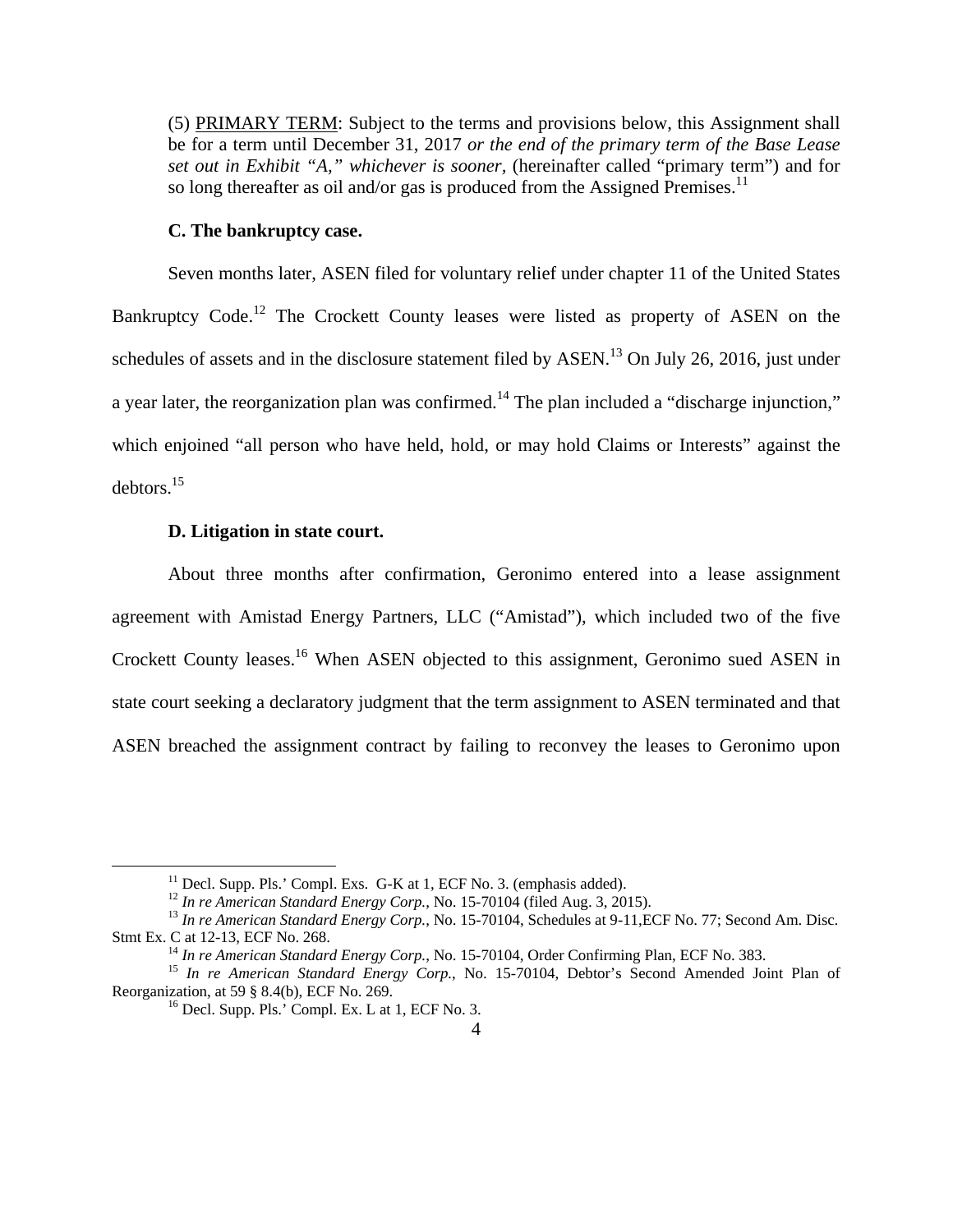termination.17 In response to the state court suit, AESN filed this adversary proceeding arguing, in part, that it owns the leases and that Geronimo violated the discharge injunction by filing the state court declaratory judgment action.<sup>18</sup>

#### **II. ANALYSIS**

## **A. Bankruptcy Court jurisdiction over the termination theories.**

 Geronimo asserts that the Crockett County term assignments terminated based on two rather suspect theories: (1) there was lack of consideration with respect to the term extensions; and (2) the term assignments terminated upon the signing of the extensions themselves, based on the new language inserted into the extension document.<sup>19</sup> Either termination theory, if correct, would mean that: (1) ASEN breached the term assignments by failing to reconvey the leases to Geronimo after they terminated, and (2) Geronimo and XOG would be able to enter the land and "conduct such operations as [they] deem[ ] necessary...."<sup>20</sup>

It is tempting to simply reach out and rule on the state law issue of whether the leases have terminated, given the facially suspect arguments advanced by Geronimo. However, the Court will resist that temptation because it, like all Federal Courts, is one of limited jurisdiction, $^{21}$  and unlike Article III courts, also has limited authority to enter final orders. $^{22}$  In

<sup>&</sup>lt;sup>17</sup> Decl. Supp. Pls.' Opp'n Defs.' Mot. to Dismiss Ex. C, ECF No. 22 (Geronimo Holding Corporation and Randall Capps' First Amended Petition).<br><sup>18</sup> Compl. at 13-14, ECF No. 1.

<sup>19</sup> Hr'g Tr. at 4-11, ECF No. 31.

<sup>&</sup>lt;sup>20</sup> Decl. Supp. Pls.' Compl. Exs. A-E at 3,  $\S$ 10, ECF No. 3.

<sup>21</sup> *Kokkonen v. Guardian Life. Ins. Co. of America,* 511 U.S. 375, 377 (1994) ("Federal courts are courts of limited jurisdiction. They possess only that power authorized by Constitution and statute, which is not to be expanded by judicial decree. It is to be presumed that a cause lies outside this limited jurisdiction, and the burden of establishing the contrary rests upon the party asserting jurisdiction." (citations omitted)).<br><sup>22</sup> *Stern v. Marshall*, 131 S. Ct. 2594, 2600-01 (2011).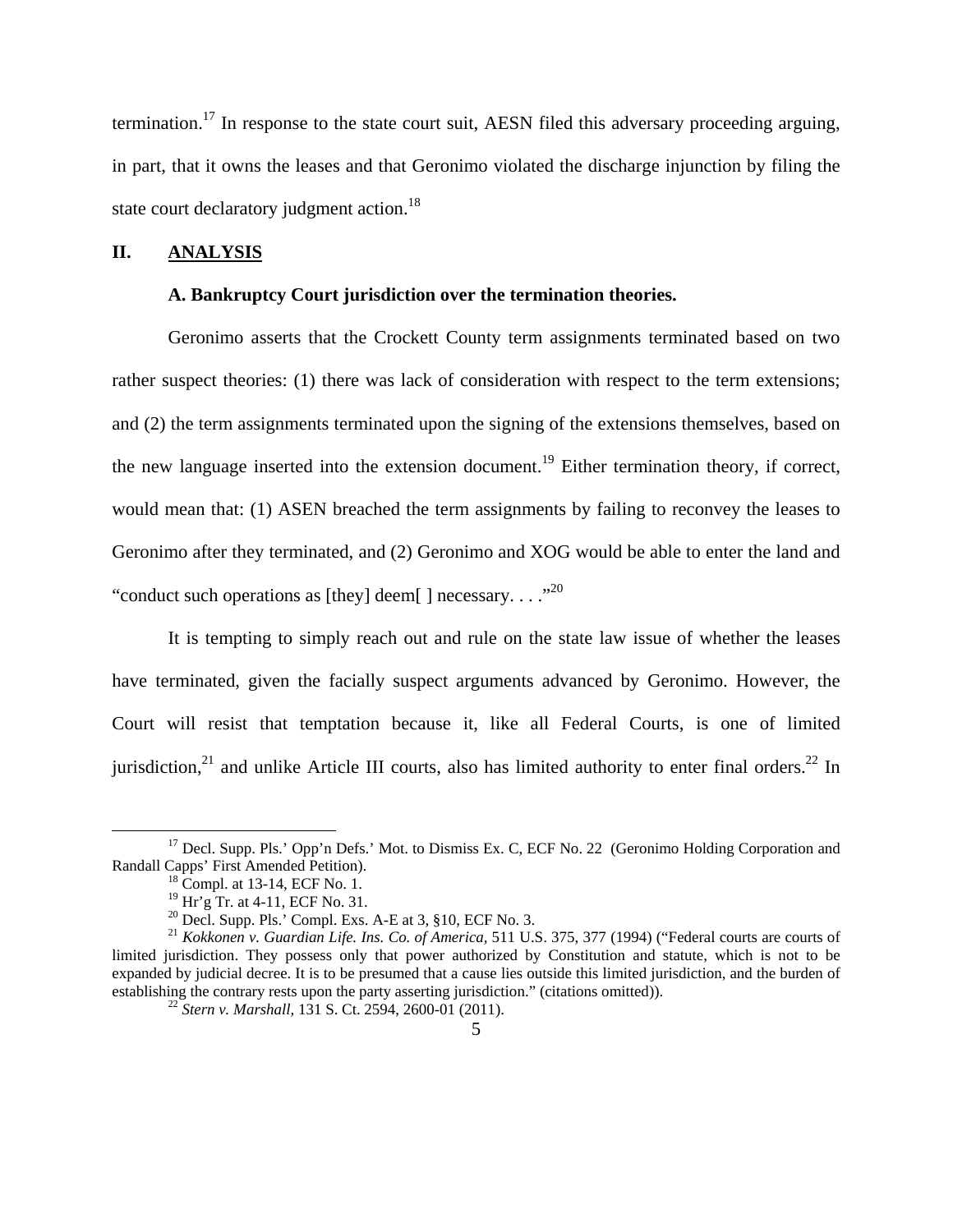addition, what jurisdiction this Court does have is further limited by the fact that confirmation has happened.<sup>23</sup> Finally, Geronimo has requested abstention.<sup>24</sup> For all these reasons, the Court will limit its ruling to the bankruptcy issue of whether the litigation is barred by the discharge injunction. $25$ 

## **B. Motions to Dismiss under Rule 12(b)(6)**

 Rule 12(b)(6) states that a party can move to dismiss if the pleading party fails to state a claim upon which relief can be granted.<sup>26</sup> Here, ASEN seeks a declaratory judgment that Geronimo violated the discharge injunction and the largely identical injunction in the plan,  $27$  by filing the state court lawsuit. If litigation to determine whether the lease assignments at issue have terminated is not a "claim," as defined in the Bankruptcy Code, then no relief can be granted, because there is no violation of the discharge injunction. Thus, the motion depends on the Bankruptcy Code's definition of "claim."

<sup>&</sup>lt;sup>23</sup> Bank of Louisiana v. Craig's Stores of Texas, Inc. (In re Craig's Stores of Texas, Inc.), 266 F.3d 388, 390-91 (5th Cir. 2001). 24 Defs.' Mot. for Abstention, ECF No. 24.

<sup>&</sup>lt;sup>25</sup> ASEN has also argued that res judicata bars these theories. That argument will be decided by this Court after an evidentiary hearing.<br><sup>26</sup> Fed. R. Bankr. P. 7012 (making Fed. R. Civ. P. 12 applicable in adversary proceedings). The Supreme

Court's most recent decisions regarding pleading standards focus on the meaning of the second section of Rule 8. In applying the Supreme Court's decisions, the Fifth Circuit has stated: "Rule 8 does not demand 'detailed factual allegations, but it demands more than an unadorned, the-defendant-unlawfully-harmed-me accusation.'" *Jabary v. City of Allen,* 547 Fed. Appx. 600, 604 (5th Cir.2013) (quoting *Ashcroft v. Iqbal,* 556 U.S. 662, 678 (2009)). Thus, a plaintiff's claim must contain "enough facts to state a claim to relief that is plausible on its face." *Bell Atl. Corp. v. Twombly,* 550 U.S. 544, 547 (2007). This plausibility standard is met where a plaintiff pleads "factual content that allows the court to draw the reasonable inference that the defendant is liable for the misconduct alleged." *Iqbal,* 556 U.S. at 678 (citing *Twombly,* 550 U.S. at 556). With respect to any well-pleaded allegations "a court should assume their veracity and then determine whether they plausibly give rise to an entitlement to relief." *Id.* at 669.<br><sup>27</sup> 11 U.S.C. § 524; *In re American Standard Energy Corp.*, No. 15-70104, Debtor's Second Amended Joint

Plan of Reorganization, at 59 § 8.4(b), ECF No. 269.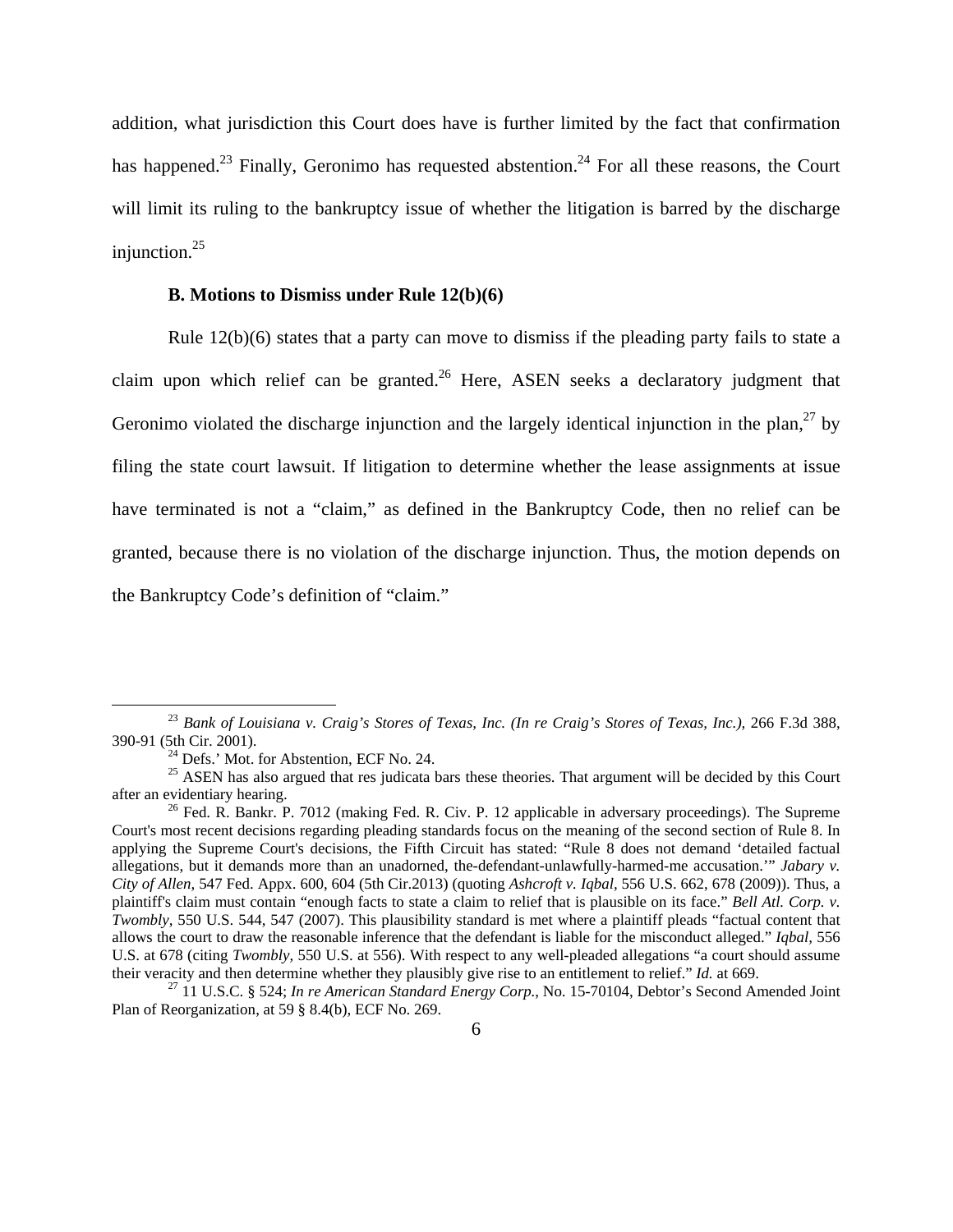### **C. What is a "Claim"?**

The bankruptcy code defines "claim" as:

 (A) [a] right to payment, whether or not such right is reduced to judgment, liquidated, unliquidated, fixed, contingent, matured, unmatured, disputed, undisputed, secured, or unsecured; or

 (B) [a] right to an equitable remedy for breach of performance, *if such breach gives rise to a right of payment*, whether or not such right to an equitable remedy is reduced to judgment, fixed, contingent, matured, unmatured, disputed, undisputed, secured, or unsecured.28

The definition of claim is obviously broad in scope,  $29$  and meant to capture all remedies that give rise to a right to payment.<sup>30</sup> But there is one important limitation: the right to an equitable remedy for breach of performance where that breach does *not* give rise to monetary damages; this type of right will not be a claim, and will not be discharged.<sup>31</sup> For example, several courts have held that covenants not to compete are excluded from the definition of claim, and so are enforceable despite the discharge.<sup>32</sup> Thus, the key is to determine whether the breach gives rise to an equitable remedy that has a monetary damages alternative. And even if there is a

 $28$  11 U.S.C. § 101(5) (emphasis added).

<sup>&</sup>lt;sup>29</sup> *Kipp Flores Architects, LLC v. Mid-Continent Cas. Co.,* 852 F.3d 405, 410 (5th Cir. 2017). ("The definition of a "claim" in bankruptcy is extremely broad . . . ")

<sup>&</sup>lt;sup>30</sup> Johnson v. Home State Bank, 501 U.S. 78, 82 (1991).<br><sup>31</sup> Sheeran v. Davis (In re Davis), 3 F. 3d 113, 116 (5th. Cir. 1993); In re Hruby, 512 B.R. 262, 267 (Bankr.

D. Colo. 2014). 32*Kennedy v. Medicap Pharmacies, Inc.,* 267 F.3d 493, 496–97 (6th Cir. 2001) (dividing the cases that have held that a non-compete covenant is not dischargeable in bankruptcy into three categories: "[1] Some cases, relying on *Kovacs,* have held that the right is not a claim because compliance does not require the expenditure of money. [2] Others have held that the injunctive right is not a claim because it is available only if the remedy at law is inadequate and there is, therefore, no right to payment arising from the breach. [3] In some cases, the stay was lifted to permit a state court to determine whether monetary damages were adequate. If the state court found injunctive relief was appropriate, then injunctive relief was not construed by the bankruptcy court to be a claim. If the court found that a monetary award was adequate compensation and an injunction was therefore not appropriate, then the plaintiff's entire claim was discharged under 11 U.S.C. § 727(b))." (citations omitted).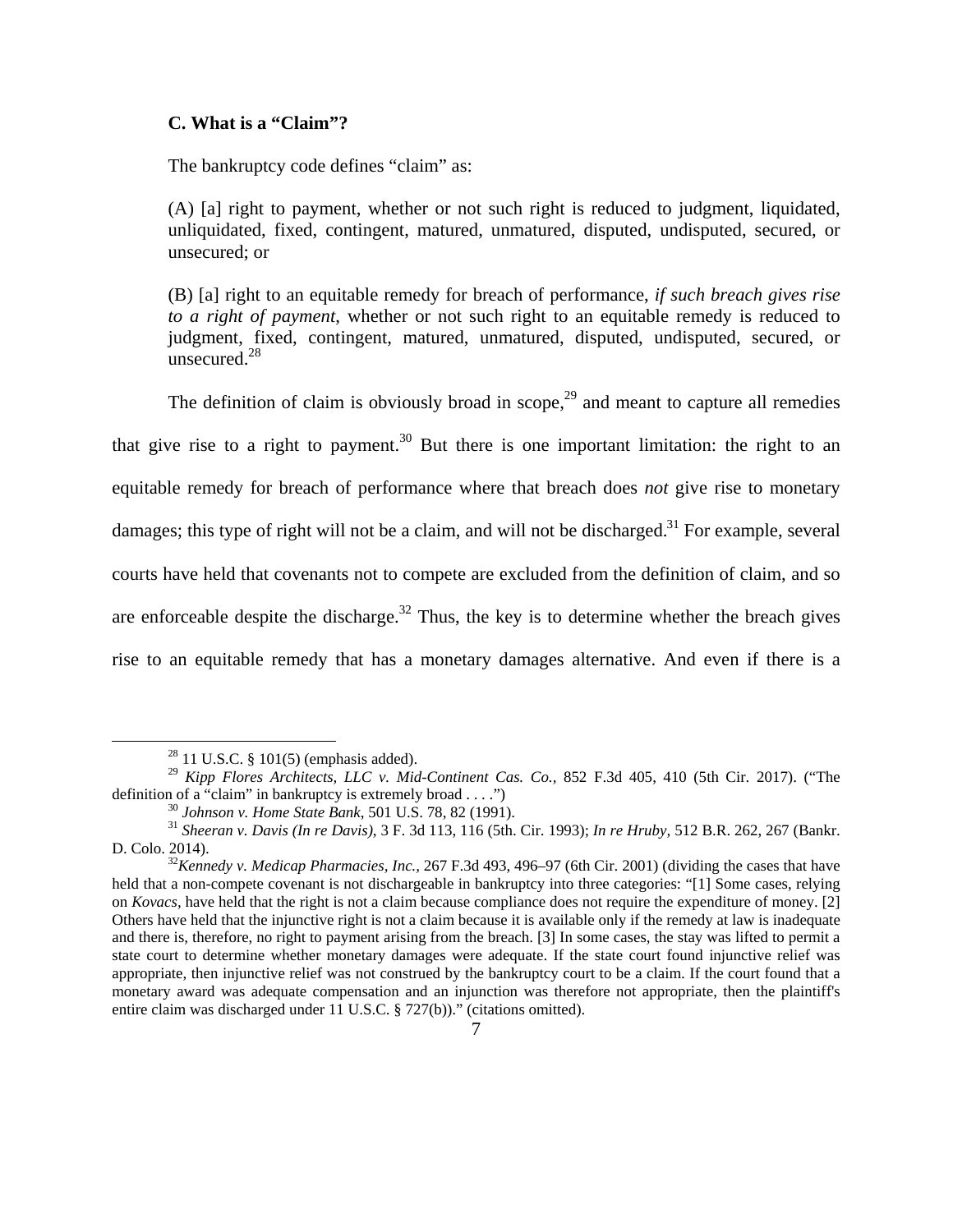monetary alternative, some courts have ruled that there is no claim where the monetary alternative is inadequate.<sup>33</sup>

 The Supreme Court looked at the term "claim" in *Ohio v. Kovacs*. 34 There, Kovacs was enjoined to clean up a waste site, and subsequently filed for bankruptcy. The issue was whether the injunction obligation was a claim, and thus, subject to discharge.<sup>35</sup> The Court ruled that the obligation was a claim. In doing so, it affirmed the judgments of the courts below and their reasoning: Because Kovacs, an individual, could not personally clean up the environmental damage he caused, but rather, could only pay money to have it cleaned up, the obligation was a "claim."36

 The Fifth Circuit has also stressed that the money damages must be an alternative to the equitable remedy. In *Sheerin v. Davis,* Sheerin had previously brought a state court lawsuit

<sup>&</sup>lt;sup>33</sup> According to the Fifth Circuit: "[t]he ability of a debtor to choose between performance and damages in some cases is not the same as a debtor's liability for money damages for failing to satisfy an equitable obligation. While section  $101(5)(B)$  encourages creditors to select money damages from among alternative remedies, it does not require creditors entitled to an equitable remedy to select a suboptimal remedy of money damages." *Sheeran v. Davis (In re Davis)*, 3 F. 3d 113, 116 (5th. Cir. 1993) (citation omitted). *See also, In re Indian River Estates, Inc*., 293 B.R. 429, 434 (Bankr. N.D. Ohio 2003) (a party should not be required to "accept a monetary alternative if it is clearly not in proportion to the equitable remedy.")*; Maids Int'l Inc. v. Ward (In re Ward),* 194 B.R. 703, 710-11 (Bankr. D. Mass. 1996) (discussing why it can be difficult to say a remedy at law should substitute for a remedy at equity). 34 *Ohio v. Kovacs,* 469 U.S. 274, 278-281 (1985). The Court refers to the history surrounding the passage of

the Bankruptcy Reform Act. It notes the original definition of "claim" would have been broader, in that equitable remedies of any kind would be a claim. The eventual bill led to a compromise, which is reflected in a quote from the Congressional Record. What is now section  $101(5)(B)$  "is intended to cause the liquidation or estimation of contingent rights of payment for which there may be an alternative equitable remedy with the result that the equitable remedy will be susceptible to being discharged in bankruptcy. For example, in some States, a judgment for specific performance may be satisfied by an alternative right to payment in the event performance is refused; in that event, the creditor entitled to specific performance would have a 'claim' for purposes of a proceeding under title 11." 124 Cong. Rec. 32393 (1978) (remarks of Rep. Edwards). 35 *Kovacs,* 469 U.S. at 277. 36 *Id*. at 281.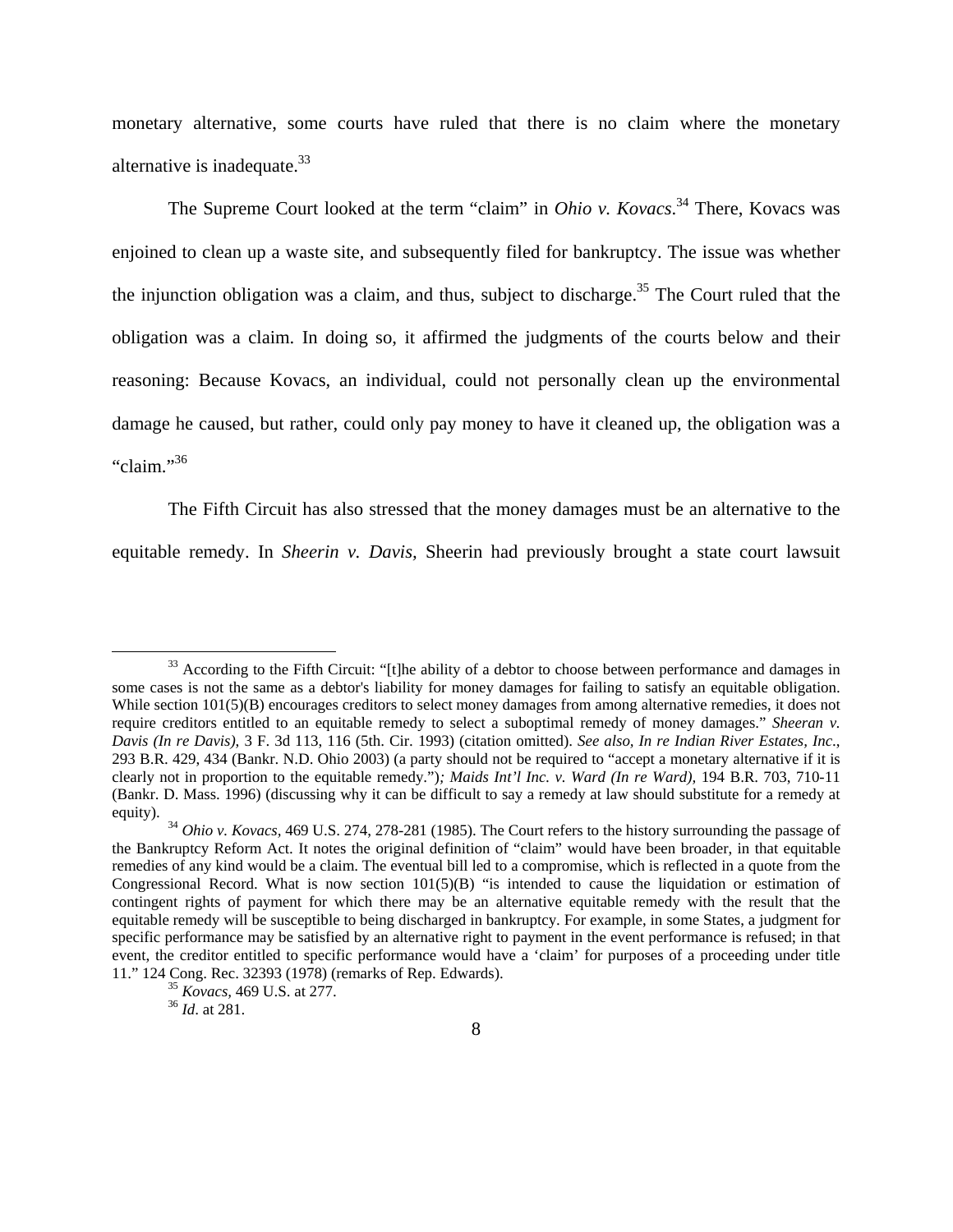against Davis for freezing him out of their business partnership.<sup>37</sup> Sheerin won a judgment of both monetary and equitable remedies.<sup>38</sup> Davis then filed for bankruptcy and attempted to discharge the judgment, which included the equitable remedies of reformation, resulting trust, and partition in kind.<sup>39</sup> The court "examine[d] the disputed remedies to determine if alternative remedies of money damages exist[ed]."<sup>40</sup> The court determined that, based on either Texas law or the findings made by the Texas state trial court, money damages were not available as alternatives to the equitable remedies.<sup>41</sup> Based on this, the court held that the equitable remedies were not claims that could be discharged in bankruptcy.<sup>42</sup>

 Also excluded from the scope of the term "claim" are covenants running with the land, even where the covenant requires the payment of money. For example, in *Beeter v. Tri-City Property Management Services*, the debtors argued that their homeowner's association violated the automatic stay and discharge injunction by attempting to collect post-petition assessments.<sup>43</sup> In response, the homeowner's association argued that the obligations at issue were not "claims."44 This Court agreed with the homeowner's association and held that obligations under covenants that run with the land are not claims.45 In explaining its decision, this Court said: "The 'benefits' cannot be 'rejected' [like an executory contract] because they are not a function of performance by a party to a contract, but an essential attribute of the estate in land that the owner

<sup>&</sup>lt;sup>37</sup> Sheerin v. Davis (In re Davis), 3 F.3d 113, 114 (5th Cir. 1993).<br>
<sup>38</sup> Id. at 116.<br>
<sup>40</sup> Id. at 117.<br>
<sup>42</sup> Id. at 117.<br>
<sup>43</sup> In re Beeter, 173 B.R. 108, 112 (Bankr. W.D.Tex. 1994).<br>
<sup>44</sup> Id. at 122-23.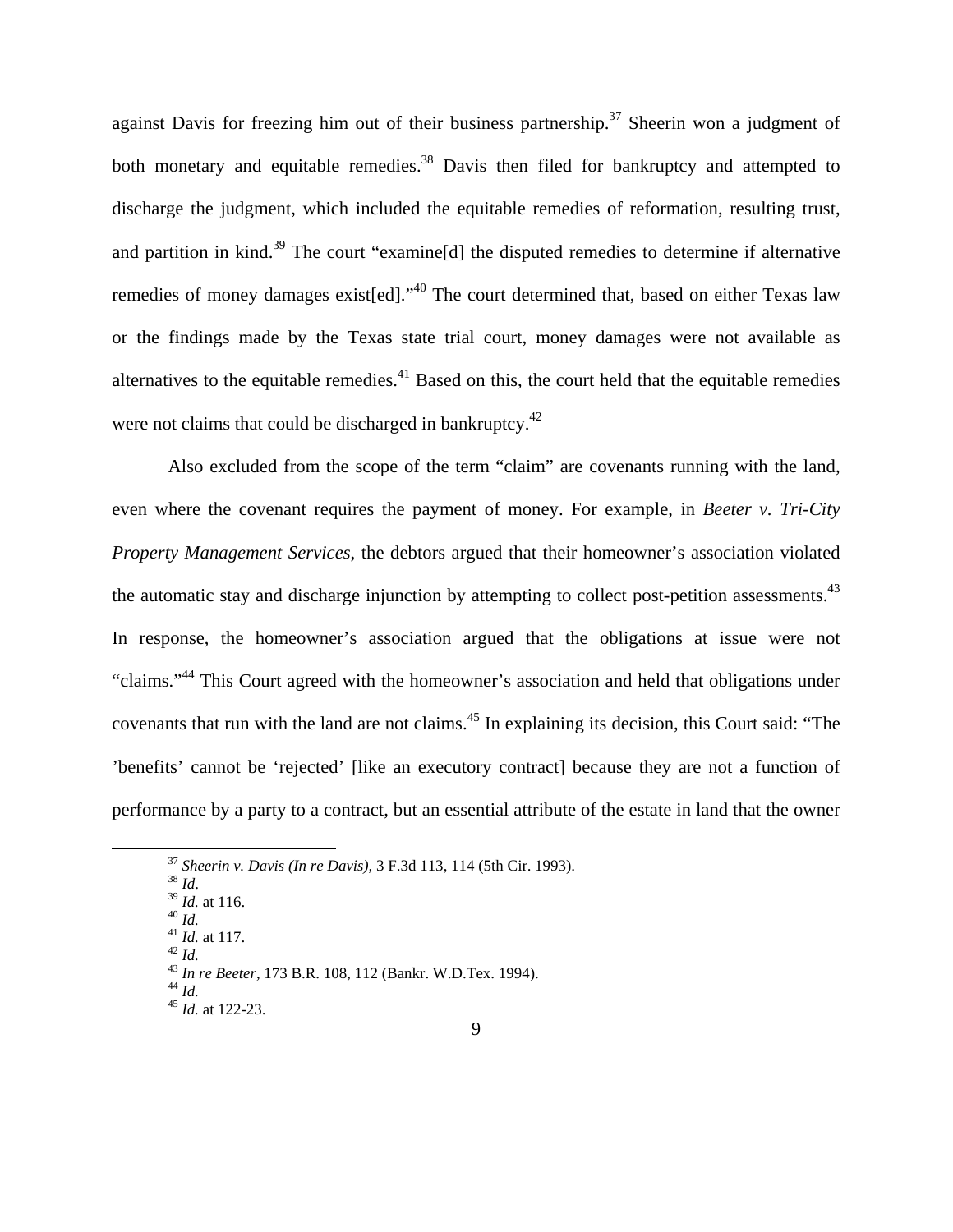acquires when she purchases the condominium."46 Similarly, the Fourth Circuit has said that the obligation to pay homeowner's dues "is a function of owning the land with which the covenant runs."<sup>47</sup>

#### **C. The Remedies under the Term Assignments.**

 The term assignments in favor of ASEN provide that if the assignment has terminated, as Geronimo contends in the lawsuit, Geronimo has two remedies. The first is that Geronimo has the right to a reconveyance of the leases from ASEN.<sup>48</sup> An obligation to reconvey a lease is a binding covenant that runs with the land.<sup>49</sup> A restrictive covenant that creates a non-monetary obligation that attaches to a property interest is not a "claim" under the Bankruptcy Code.<sup>50</sup> Even if the obligation to reconvey the leases created a monetary obligation, that obligation would still not be a "claim" because it comes from a covenant that runs with the land (like the homeowners association dues in *Beeter*)*.* Geronimo's right to reconveyance could also be characterized as a right to specific performance, which is also not a claim because damages are not an adequate alternative. $51$ 

 The other remedy afforded Geronimo in section 10 of the term assignment is the right to enter upon the land and conduct the activities of the lessee under the base leases. To exercise this

<sup>&</sup>lt;sup>46</sup> *In re Beeter*, 173 B.R. 108, 116 (Bankr. W.D.Tex. 1994).<br><sup>47</sup> *In re Rosenfeld*, 23 F. 3d 833, 837 (4th Cir. 1994).<br><sup>48</sup> Decl. Supp. Pls.' Compl. Exs. A-E at 3, §10, ECF No. 3.<br><sup>49</sup> *Gould v. Schlachter*, 443 S.W.2d

<sup>&</sup>lt;sup>50</sup> *In re TOUSA, Inc.* 393 B.R. 920, 922 (Bankr. S.D. Fla. 2008) ("[A] restrictive covenant [that] creates a non-monetary property interest . . . is not a 'claim'....")

<sup>&</sup>lt;sup>51</sup> Sheerin v. Davis (In re Davis), 3 F. 3d 113, 116 (5th Cir. 1993) (holder of an equitable remedy need not accept "suboptimal" remedy of damages); *Crafts v Pitts,* 162 P.3d 382, 388 (Wash. 2007) (damages are "presumed" an inadequate alternative to specific performance); *In re Ben Franklin Hotel Ass*. 186 F.3d 301, 307-309 (3d Cir. 1999) (no claim where money damages are not an alternative to equitable remedy).